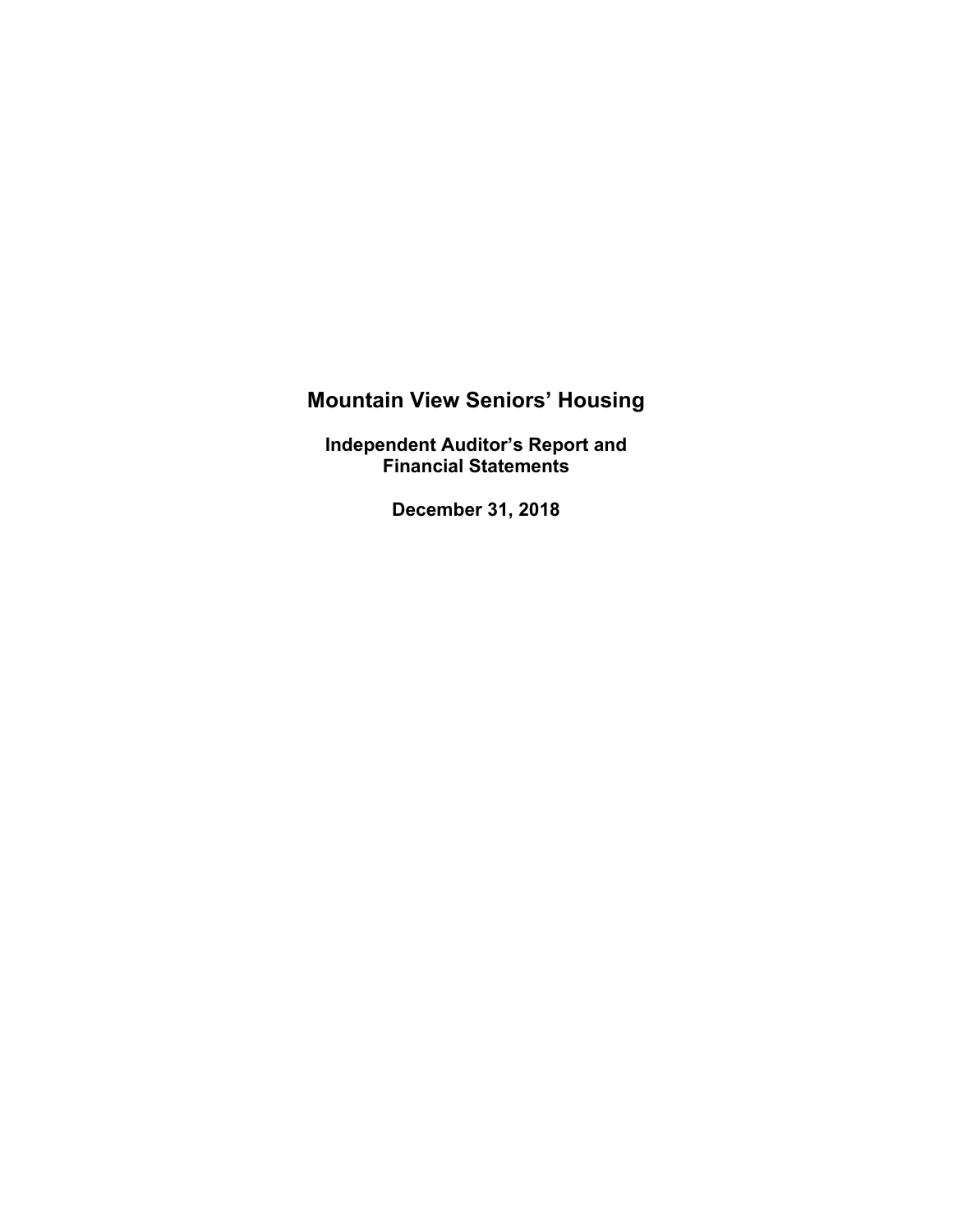## **Mountain View Seniors' Housing Table of Contents December 31, 2018**

| <b>Financial Statements</b>            | Page     |
|----------------------------------------|----------|
| <b>Statement of Financial Position</b> |          |
| <b>Statement of Net Assets</b>         | 2        |
| <b>Statement of Operations</b>         | 3        |
| <b>Statement of Lodge Operations</b>   | 4        |
| <b>Statement of Cash Flows</b>         | 5        |
| Notes to the Financial Statements      | $6 - 13$ |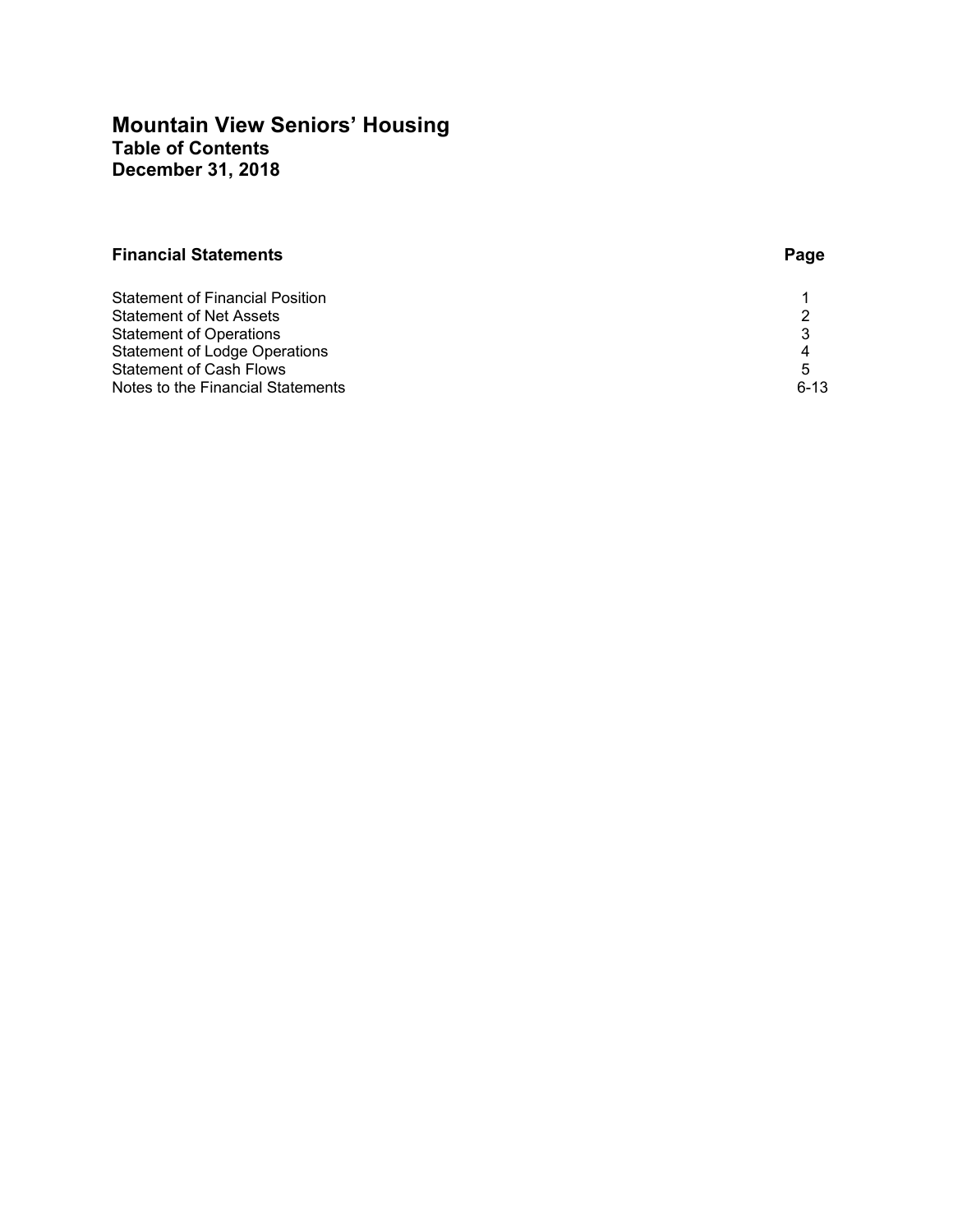

**RSM Alberta LLP** 546 Laura Ave Red Deer County, AB T4E 0A5 T+14033425541 F+14033473766

## **INDEPENDENT AUDITOR'S REPORT**

To the Board of Directors of Mountain View Seniors' Housing:

## *Opinion*

We have audited the financial statements of Mountain View Seniors' Housing (the Organization) which comprise the statement of financial position as at December 31, 2018, and the statements of operations, changes in net assets, cash flows, and lodges operations for the year then ended and notes to the financial statements, including a summary of significant accounting policies.

In our opinion, the accompanying financial statements present fairly, in all material respects, the financial position of Mountain View Seniors' Housing as at December 31, 2018, and its financial performance and its cash flows for the year ended December 31, 2018 in accordance with Canadian public sector accounting standards.

## *Basis for Opinion*

We conducted our audit in accordance with Canadian generally accepted auditing standards. Our responsibilities under those standards are further described in the *Auditor's Responsibilities for the Audit of the Financial Statements* section of our report. We are independent of the Organization in accordance with the ethical requirements that are relevant to our audit of the financial statements in Canada, and we have fulfilled our other ethical responsibilities in accordance with these requirements. We believe that the audit evidence we have obtained is sufficient and appropriate to provide a basis for our opinion.

## *Other Matter*

The financial statements for the year ended December 31, 2017 were audited by another auditor who expressed an unmodified opinion on those financial statements on March 29, 2018.

## *Emphasis of Matter Regarding Going Concern*

The accompanying financial statements have been prepared assuming that the Organization will continue as a going concern. As discussed in Note 23 to the financial statements as at December 31, 2018 and the year then ended, the Organization has a net working capital deficiency, a large operating loss and is not in compliance with the debt servicing covenant required by their lender. Management's plans in regard to these matters are also described in Note 23. The financial statements do not include any adjustments that might result from the outcome of this uncertainty. Our opinion is not modified with respect to this matter.

## *Responsibilities of Management and Those Charged with Governance for the Financial Statements*

Management is responsible for the preparation and fair presentation of these financial statements in accordance with Canadian public sector accounting standards, and for such internal control as management determines is necessary to enable the preparation of financial statements that are free from material misstatement, whether due to fraud or error.

THE POWER OF BEING UNDERSTOOD AUDIT | TAX | CONSULTING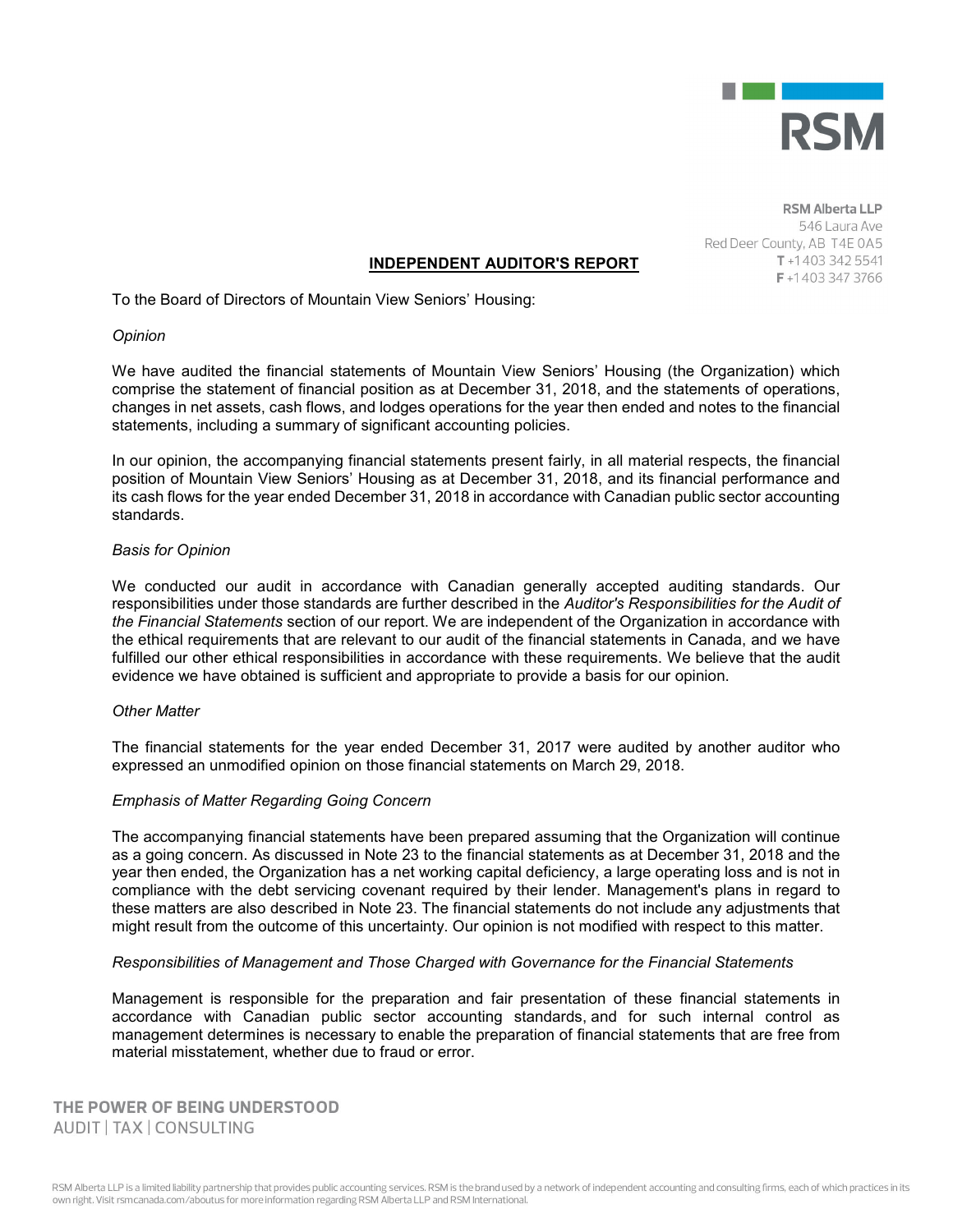In preparing the financial statements, management is responsible for assessing the Organization's ability to continue as a going concern, disclosing, as applicable, matters related to going concern and using the going concern basis of accounting unless management either intends to liquidate the Organization or to cease operations, or has no realistic alternative but to do so.

Those charged with governance are responsible for overseeing the Organization's financial reporting process.

## *Auditor's Responsibilities for the Audit of the Financial Statements*

Our objectives are to obtain reasonable assurance about whether the financial statements as a whole are free from material misstatement, whether due to fraud or error, and to issue an auditor's report that includes our opinion. Reasonable assurance is a high level of assurance, but is not a guarantee that an audit conducted in accordance with Canadian generally accepted auditing standards will always detect a material misstatement when it exists. Misstatements can arise from fraud or error and are considered material if, individually or in the aggregate, they could reasonably be expected to influence the economic decisions of users taken on the basis of these financial statements.

As part of an audit in accordance with Canadian generally accepted auditing standards, we exercise professional judgment and maintain professional skepticism throughout the audit. We also:

- $\circ$  Identify and assess the risks of material misstatement of the financial statements, whether due to fraud or error, design and perform audit procedures responsive to those risks, and obtain audit evidence that is sufficient and appropriate to provide a basis for our opinion. The risk of not detecting a material misstatement resulting from fraud is higher than for one resulting from error, as fraud may involve collusion, forgery, intentional omissions, misrepresentations, or the override of internal control.
- $\circ$  Obtain an understanding of internal control relevant to the audit in order to design audit procedures that are appropriate in the circumstances, but not for the purpose of expressing an opinion on the effectiveness of the Organization's internal control.
- o Evaluate the appropriateness of accounting policies used and the reasonableness of accounting estimates and related disclosures made by management.
- $\circ$  Conclude on the appropriateness of management's use of the going concern basis of accounting and, based on the audit evidence obtained, whether a material uncertainty exists related to events or conditions that may cast significant doubt on the Organization's ability to continue as a going concern. If we conclude that a material uncertainty exists, we are required to draw attention in our auditor's report to the related disclosures in the financial statements or, if such disclosures are inadequate, to modify our opinion. Our conclusions are based on the audit evidence obtained up to the date of our auditor's report. However, future events or conditions may cause the Organization to cease to continue as a going concern.
- Evaluate the overall presentation, structure and content of the financial statements, including the disclosures, and whether the financial statements represent the underlying transactions and events in a manner that achieves fair presentation.

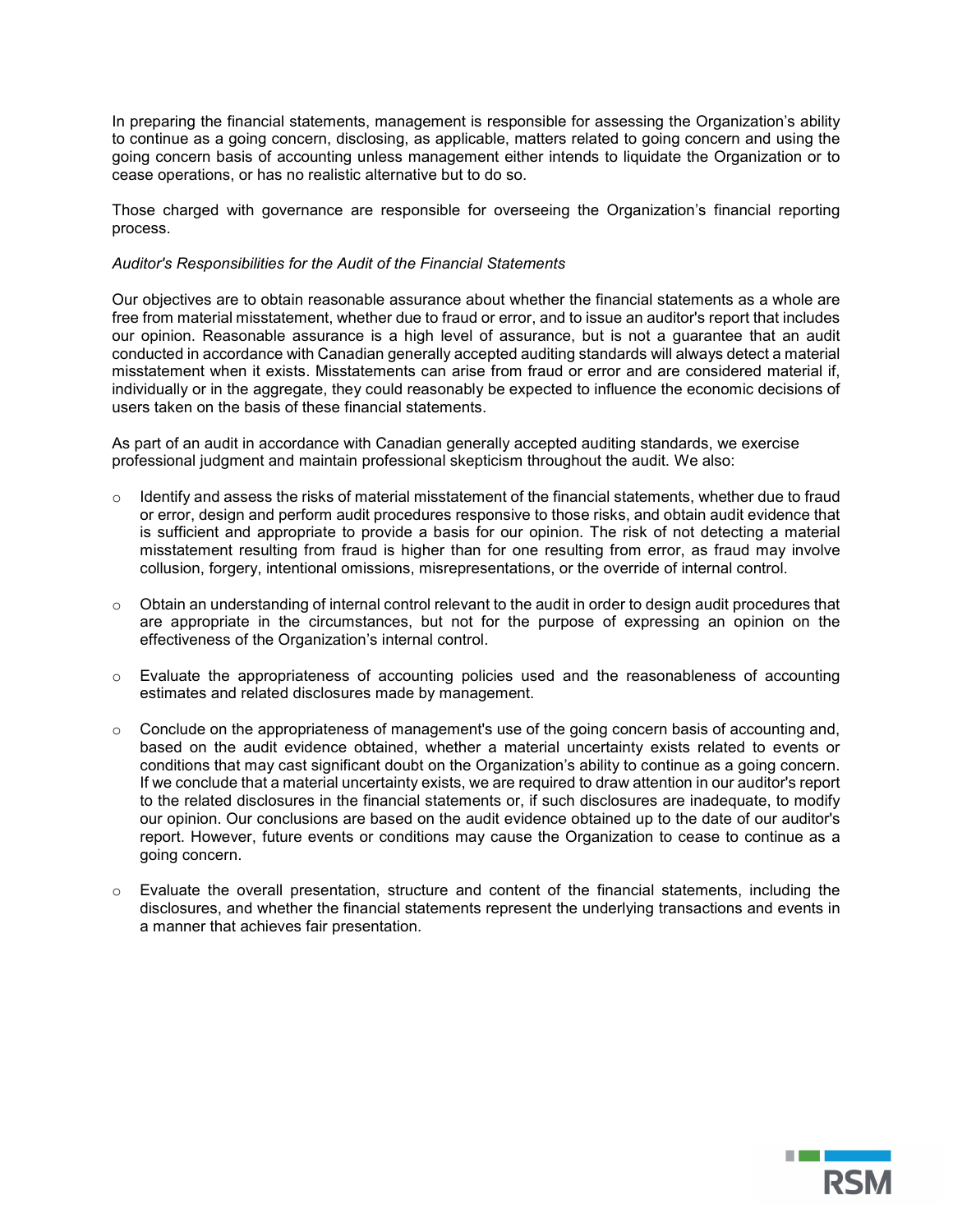We communicate with those charged with governance regarding, among other matters, the planned scope and timing of the audit and significant audit findings, including any significant deficiencies in internal control that we identify during our audit.

RSM Alberta LLP

Red Deer County, Alberta<br>March 29, 2019

**Chartered Professional Accountants** 

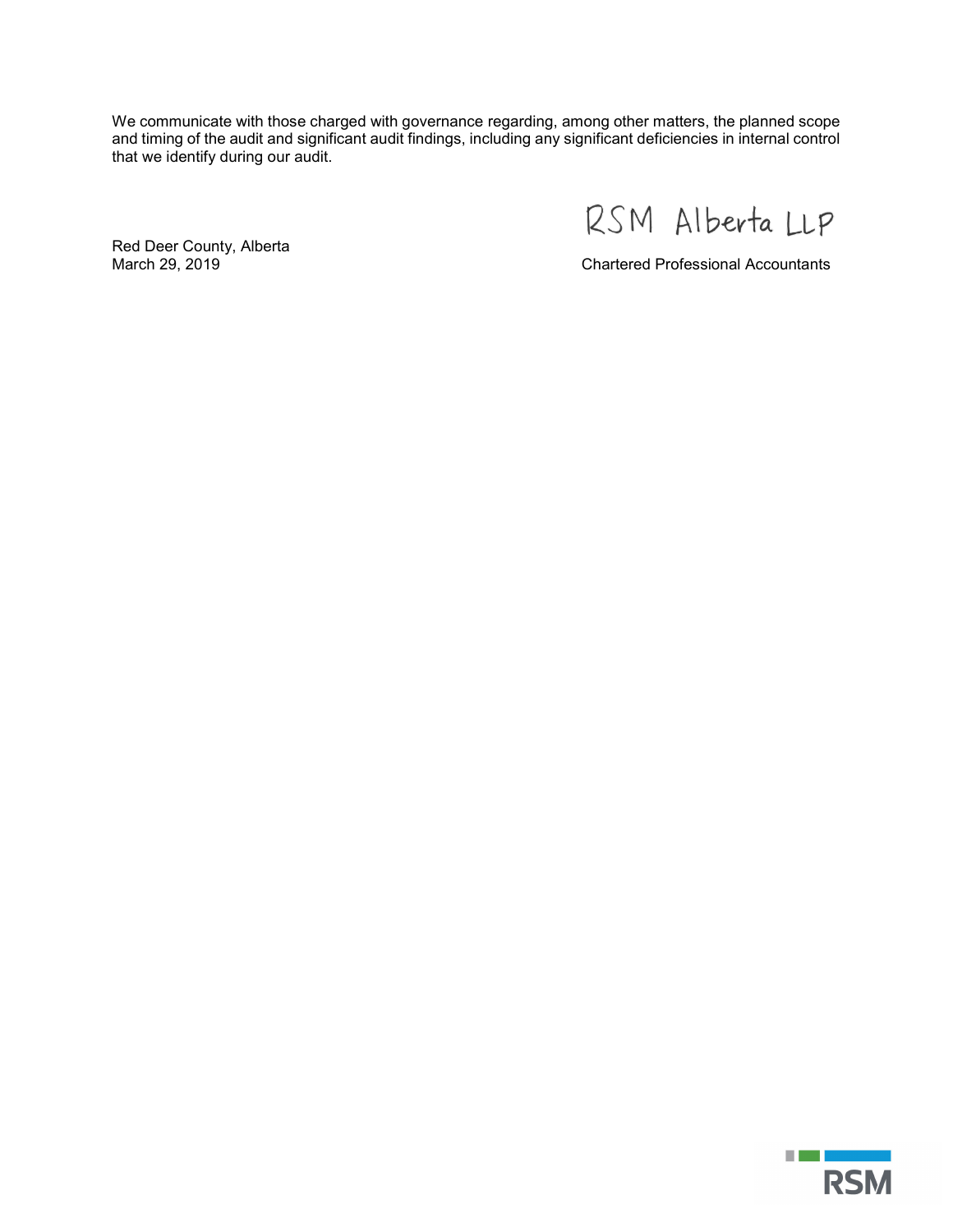# **Mountain View Seniors' Housing<br>Statement of Financial Position<br>As at December 31, 2018**

|                                                                                                   | Lodges &<br>Life Lease |                 |    | Housing        |    | December<br>2018    |    |                     | December<br>2017 |  |  |
|---------------------------------------------------------------------------------------------------|------------------------|-----------------|----|----------------|----|---------------------|----|---------------------|------------------|--|--|
| <b>ASSETS</b><br><b>Current assets</b>                                                            |                        |                 |    |                |    |                     |    |                     |                  |  |  |
| Restricted cash (Note 3)                                                                          | \$                     | 889,434         | \$ | 50,210         | \$ | 939,644             | S  | 763,650             |                  |  |  |
| Accounts receivable                                                                               |                        | 71,116          |    | 14,591         |    | 85,707              |    | 153,210             |                  |  |  |
| <b>Prepaid Expenses</b>                                                                           |                        | 17,516          |    |                |    | 17,516              |    | 9,431               |                  |  |  |
| Due from Mountain View Seniors' Housing Foundation                                                |                        | G.              |    |                |    | ¥.                  |    | 15,862              |                  |  |  |
| Goods and Services Taxes receivable                                                               |                        | 97,785          |    | 17,216         |    | 115,001             |    | 126,826             |                  |  |  |
|                                                                                                   |                        | 1,075,851       |    | 82,017         |    | 1,157,868           |    | 1,068,979           |                  |  |  |
| <b>Security deposit (Note 4)</b>                                                                  |                        | 10,875          |    |                |    |                     |    |                     |                  |  |  |
| <b>Resident security deposits (Note 5)</b>                                                        |                        | 229,709         |    | 68.145         |    | 10,875<br>297,854   |    | 10,875<br>276,985   |                  |  |  |
| Investments (Note 6)                                                                              |                        | 52,388          |    | $\blacksquare$ |    | 52,388              |    | 51,450              |                  |  |  |
| Capital assets (Note 7)                                                                           |                        | 58,260,804      |    |                |    | 58,260,804          |    | 58,918,467          |                  |  |  |
|                                                                                                   | \$                     | 59,629,627      | \$ | 150,162        | \$ | 59,779,789          | S  | 60,326,757          |                  |  |  |
| <b>LIABILITIES</b>                                                                                |                        |                 |    |                |    |                     |    |                     |                  |  |  |
| <b>Current liabilities</b>                                                                        |                        |                 |    |                |    |                     |    |                     |                  |  |  |
| Bank indebtedness (Note 3)                                                                        | \$                     | 1,853,097       |    |                | \$ | 1,853,097           | \$ | 948,004             |                  |  |  |
| Accounts payable and accruals                                                                     |                        | 1,345,054       |    | 23,445         |    | 1,368,499           |    | 987,509             |                  |  |  |
| Restricted by Alberta Social Housing (Note 8)<br>Due to Mountain View Seniors' Housing Foundation |                        |                 |    | 8,972          |    | 8,972               |    | 6.565               |                  |  |  |
| Deferred revenue (Note 9)                                                                         |                        | 2,007<br>39,876 |    | ×.             |    | 2,007               |    | ¥6                  |                  |  |  |
| Current portion of long-term debt (Note 10)                                                       |                        | 1,526,970       |    | 15,000         |    | 54,876<br>1,526,970 |    | 17.391<br>1,385,479 |                  |  |  |
|                                                                                                   |                        | 4,767,004       |    | 47,417         |    | 4,814,421           |    | 3,344,948           |                  |  |  |
| <b>Resident security deposits (Note 5)</b>                                                        |                        | 229,709         |    | 68,145         |    | 297,854             |    | 276,985             |                  |  |  |
| Life Lease fee (Note 11)                                                                          |                        | 4,221,300       |    |                |    | 4,221,300           |    | 4,449,170           |                  |  |  |
| Restricted operating reserve fund (Note 12)                                                       |                        |                 |    | 34,600         |    | 34,600              |    | 34,600              |                  |  |  |
| Long-term debt (Note 10)                                                                          |                        | 25,971,396      |    |                |    | 25,971,396          |    | 26,577,967          |                  |  |  |
| Unamortized capital contributions (Note 13)                                                       |                        | 22,511,405      |    |                |    | 22,511,405          |    | 22,663,274          |                  |  |  |
|                                                                                                   | \$                     | 57,700,814      | s. | 150,162        | s  | 57,850,976          | \$ | 57,346,944          |                  |  |  |
| <b>NET ASSETS</b>                                                                                 |                        |                 |    |                |    |                     |    |                     |                  |  |  |
| Unrestricted (Note 14)                                                                            |                        | 1,620,138       |    |                |    | 1,620,138           |    | 2,511,990           |                  |  |  |
| <b>Restricted (Note 15)</b>                                                                       |                        | 308,675         |    |                |    | 308,675             |    | 467,823             |                  |  |  |
|                                                                                                   |                        | 1,928,813       |    |                |    | 1,928,813           |    | 2,979,813           |                  |  |  |
|                                                                                                   | s                      | 59,629,627      | \$ | 150,162        | \$ | 59,779,789          | \$ | 60,326,757          |                  |  |  |
|                                                                                                   |                        |                 |    |                |    |                     |    |                     |                  |  |  |

Approved by the Board:

Director **Director** 

نش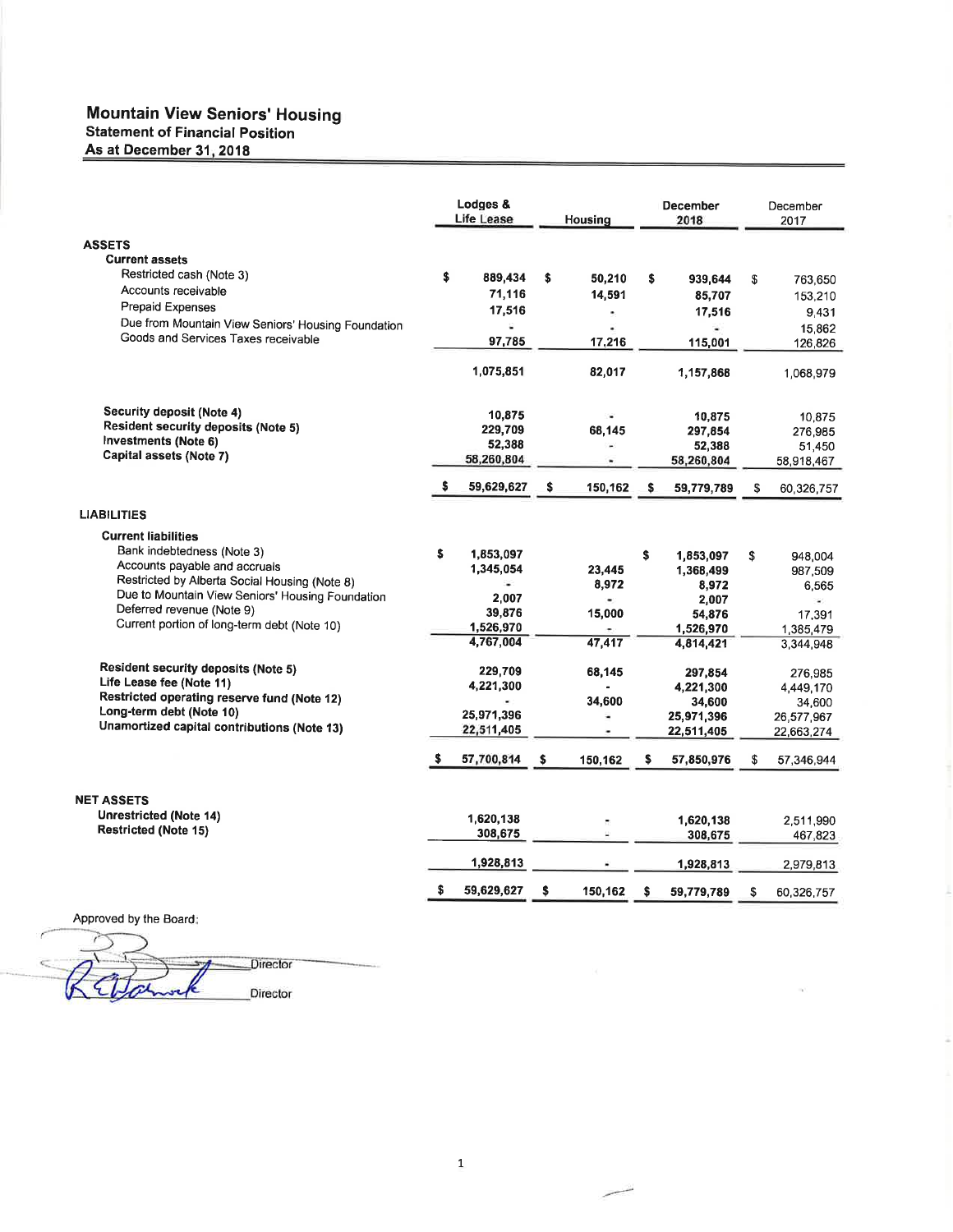## **Mountain View Seniors' Housing Statement of Net Assets For the year ended December 31, 2018**

|                                                               |  | <b>Unrestricted</b> | <b>Restricted</b> | Total<br>2018   | Total<br>2017 |            |
|---------------------------------------------------------------|--|---------------------|-------------------|-----------------|---------------|------------|
| Net assets, beginning of year                                 |  | 2.511.990           | \$<br>467.823     | \$2,979,813     | æ.            | 3,213,315  |
| Deficiency of revenue over expenditures                       |  | (1,051,000)         | $\blacksquare$    | (1,051,000)     |               | (233, 502) |
| Transfers to (from) capital reserve                           |  | 157,500             | (157, 500)        | -               |               |            |
| Transfer to (from) Life Lease capital and maintenance reserve |  | 1,648               | (1,648)           |                 |               |            |
| Net assets, end of year                                       |  | 1,620,138           | 308.675           | 1,928,813<br>S. |               | 2,979,813  |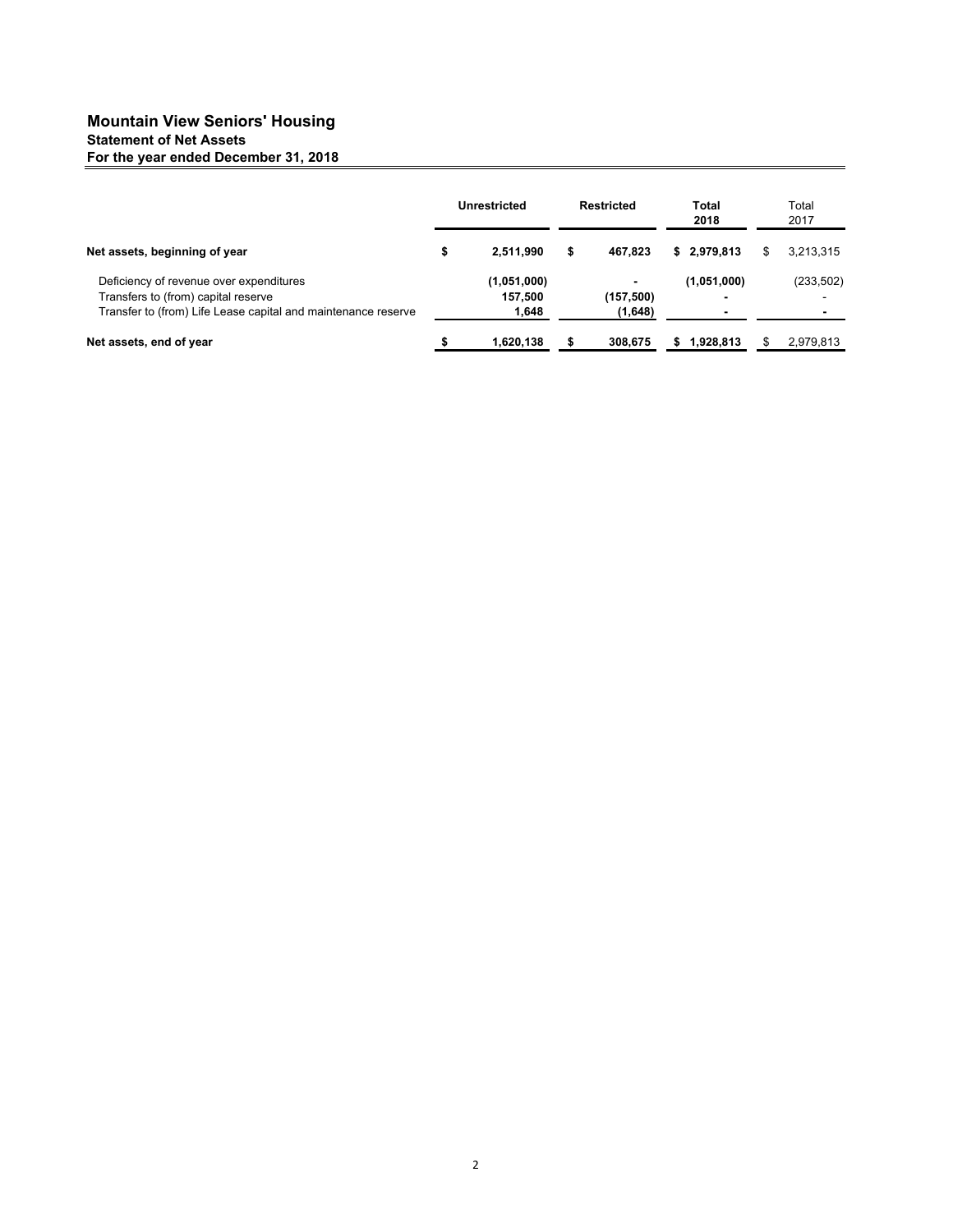## **Mountain View Seniors' Housing Statement of Operations For the year ended December 31, 2018**

|                                                               | Lodges        | <b>Housing</b> | <b>Life Lease</b> | 2018          | 2017             |
|---------------------------------------------------------------|---------------|----------------|-------------------|---------------|------------------|
|                                                               | (page 4)      |                |                   |               |                  |
| <b>Revenues</b>                                               |               |                |                   |               |                  |
| Rent revenue and service fees (Note 21)                       | 7,274,033     | 942,264        | 492,424           | 8,708,721     | \$<br>8,054,080  |
| MVSH Subsidy for Low Income Residents (Note 21)               | (1, 168, 468) |                |                   | (1, 168, 468) | (873, 924)       |
| <b>Health Authority grants</b>                                | 4,339,180     |                |                   | 4,339,180     | 4,336,634        |
| Requisitions - Municipalities (Note 16)                       | 1,278,462     |                |                   | 1,278,462     | 1,122,345        |
| Alberta Seniors' & Housing grants (Note 20)                   | 736,352       | 20,235         |                   | 756,587       | 882,828          |
| Amortization of deferred capital contributions                | 538,361       |                |                   | 538,361       | 542,018          |
| Utility recovery                                              |               | 66,985         |                   | 66,985        | 68,038           |
| Sundry                                                        | 59,386        | 6,963          |                   | 66,349        | 51,039           |
| Interest                                                      | 12,156        | 200            | 49,482            | 61,838        | 64,131           |
| Other grants and donations                                    | 51,805        |                |                   | 51,805        | 154,149          |
| <b>Insurance Proceeds</b>                                     | 10,567        | $\blacksquare$ | 13,146            | 23,713        | 193,594          |
|                                                               | 13,131,834    | 1,036,647      | 555,052           | 14,723,533    | 14,594,933       |
|                                                               |               |                |                   |               |                  |
| <b>Expenditures (Note 17)</b><br>Salaries, wages and benefits | 8,156,638     | 139,018        | 162,750           | 8,458,406     | 7,850,418        |
| Amortization                                                  | 1,496,129     |                | 141,845           | 1,637,974     | 1,569,724        |
| Maintenance and facility services                             | 823,799       | 482,812        | 85,047            | 1,391,658     | 1,447,716        |
| Interest and bank charges                                     | 1,083,397     |                | 43,039            | 1,126,436     | 1,106,916        |
| Telephone and utilities                                       | 687,350       | 277,357        | 61,729            | 1,026,436     | 1,026,266        |
| Food, kitchen and linen supplies                              | 824,813       |                | 12,796            | 837,609       | 808,910          |
| Purchased services                                            | 576,794       | 73.600         | 770               | 651,164       | 483.177          |
| Staff training, travel and memberships                        | 92,552        | 11,342         | ä,                | 103,894       | 134,404          |
| Office and miscellaneous                                      | 77,493        | 9,998          | 21,167            | 108,658       | 134,607          |
| Insurance                                                     | 119,375       | 9,020          |                   | 128,395       | 122,085          |
| Rent                                                          | 64,518        | 24,000         |                   | 88,518        | 90.033           |
| Resident travel and activities                                | 72,938        | ä,             |                   | 72,938        | 83.116           |
| Resident Care contracts and health care supplies              | 69,765        |                |                   | 69,765        | 62,456           |
| Property taxes                                                |               |                | 27,557            | 27,557        | 24,223           |
| Audit                                                         | 12,500        | 9,500          |                   | 22,000        | 23,900           |
| Directors' expenses                                           | 21,514        |                |                   | 21,514        | 14,699           |
| <b>Bad Debt</b>                                               | 1,611         |                |                   | 1,611         |                  |
|                                                               | 14,181,186    | 1,036,647      | 556,700           | 15,774,533    | 14,982,649       |
| Deficiency of revenue over expenditures                       | (1,049,352)   |                | (1,648)           | (1,051,000)   | \$<br>(387, 717) |
| before other income                                           |               |                |                   |               |                  |
| <b>Other Income (Expenditures)</b>                            |               |                |                   |               |                  |
| <b>Unamortized Capital Contributions</b>                      |               |                |                   |               | 162,046          |
| Disposal of assets                                            |               |                |                   |               | (7, 832)         |
| Gain on disposal of assets                                    |               |                |                   |               | 154,214          |
| Deficiency of revenue over expenditures                       | (1,049,352)   |                | (1,648)           | (1,051,000)   | \$<br>(233, 502) |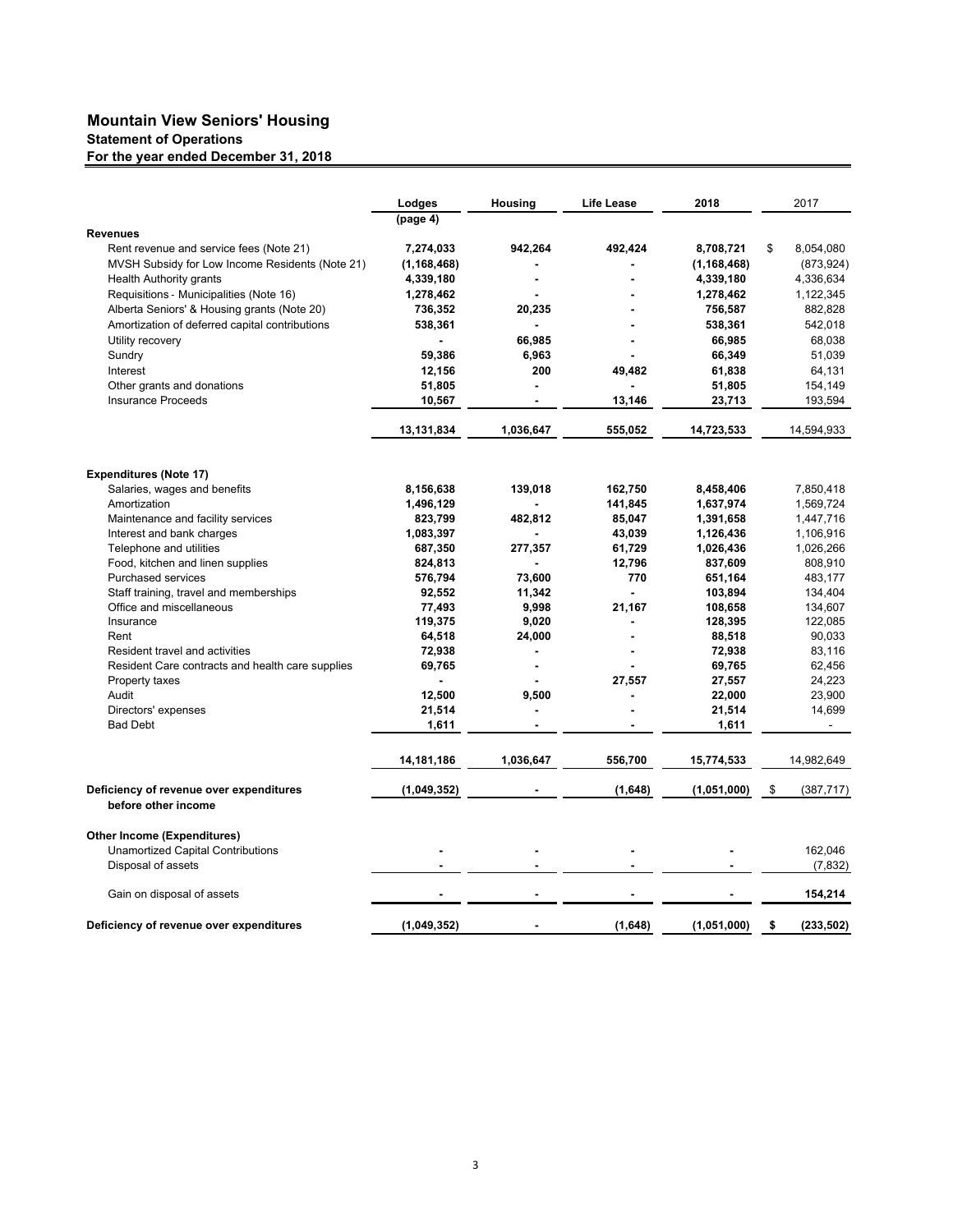#### **Statement of Lodge Operations For the year ended December 31, 2018 Mountain View Seniors' Housing**

|                                                                         |      | <b>Aspen Ridge</b><br>Lodge | <b>Chinook Winds</b><br>Lodge | <b>Mount View</b><br>Lodge |      | Sundre<br>Lodge |      | 2018<br><b>Total</b> |      | 2017<br>Total  |
|-------------------------------------------------------------------------|------|-----------------------------|-------------------------------|----------------------------|------|-----------------|------|----------------------|------|----------------|
| <b>Revenues</b>                                                         |      |                             |                               |                            |      |                 |      |                      |      |                |
| Rent revenue and service fees                                           | \$   | 1,639,264                   | \$<br>1,110,589               | \$<br>2,229,973            | \$   | 2,294,207       | \$   | 7,274,033            | \$   | 6,608,827      |
| MVSH Subsidy for low income residents                                   |      | (162, 186)                  | (224, 477)                    | (492, 420)                 |      | (289, 385)      |      | (1, 168, 468)        |      | (873, 924)     |
| <b>Health Authority Grants</b>                                          |      | 1,951,191                   |                               | 214,274                    |      | 2,173,715       |      | 4,339,180            |      | 4,336,634      |
| Requisitions - Municipalities (Note 16)                                 |      | 188,405                     | 282,607                       | 511,385                    |      | 296,065         |      | 1,278,462            |      | 1,122,345      |
| Alberta Seniors' & Housing grants                                       |      | 100,412                     | 143,445                       | 291,671                    |      | 200,824         |      | 736,352              |      | 866,752        |
| Amortization of deferred capital contributions                          |      | 28,209                      | 4,027                         | 251,021                    |      | 255,104         |      | 538,361              |      | 542,018        |
| Sundry                                                                  |      | 12,179                      | 6,540                         | 16,627                     |      | 24,040          |      | 59,386               |      | 45,260         |
| Other Grants and donations                                              |      | 13,940                      | 9,738                         | 10,982                     |      | 17,145          |      | 51,805               |      | 65,800         |
| Interest                                                                |      | 2,712                       | 1,964                         | 3,553                      |      | 3,927           |      | 12,156               |      | 13,759         |
| Insurance proceeds                                                      |      | 8,827                       |                               | 1,740                      |      |                 |      | 10,567               |      | 187,272        |
|                                                                         |      | 3,782,953                   | 1,334,433                     | 3,038,806                  |      | 4,975,642       |      | 13,131,834           |      | 12,914,745     |
| <b>Expenditures</b>                                                     |      |                             |                               |                            |      |                 |      |                      |      |                |
| Salaries, wages and benefits                                            |      | 2,620,933                   | 881,368                       | 1,465,072                  |      | 3,189,265       |      | 8,156,638            |      | 7,560,470      |
| Amortization                                                            |      | 181,555                     | 65,333                        | 522,491                    |      | 726,750         |      | 1,496,129            |      | 1,428,089      |
| Interest and bank charges                                               |      | 148,366                     | 27,896                        | 254,033                    |      | 653,102         |      | 1,083,397            |      | 1,063,665      |
| Food, kitchen and linen supplies                                        |      | 212,990                     | 119,798                       | 216,654                    |      | 275,371         |      | 824,813              |      | 796,480        |
| Maintenance and facility services                                       |      | 202,415                     | 127,389                       | 228,544                    |      | 265,451         |      | 823,799              |      | 774,084        |
| Telephone & utilities                                                   |      | 171,120                     | 105,470                       | 187,591                    |      | 223,169         |      | 687,350              |      | 674,259        |
| <b>Purchased services</b>                                               |      | 94,430                      | 67,589                        | 131,318                    |      | 283,457         |      | 576,794              |      | 424,865        |
| Insurance                                                               |      | 15,210                      | 5,891                         | 48,224                     |      | 50,050          |      | 119,375              |      | 117,502        |
| Staff training, travel & memberships                                    |      | 25,102                      | 14,715                        | 23,207                     |      | 29,528          |      | 92,552               |      | 114,748        |
| Office & miscellaneous                                                  |      | 21,449                      | 8,377                         | 17,203                     |      | 30,464          |      | 77,493               |      | 89,449         |
| Resident travel and activities                                          |      | 17,243                      | 15,221                        | 14,411                     |      | 26,063          |      | 72,938               |      | 80,015         |
| Resident care contracts and health care supplies                        |      | 24,855                      | 2,296                         | 9,608                      |      | 33,006          |      | 69,765               |      | 62,456         |
| Rent                                                                    |      | 14,393                      | 10,422                        | 18,859                     |      | 20,844          |      | 64,518               |      | 66,033         |
| Directors' expenses                                                     |      | 4,799                       | 3,475                         | 6,289                      |      | 6,951           |      | 21,514               |      | 14,699         |
| Audit                                                                   |      | 4,035                       | 1,292                         | 2,338                      |      | 4,835           |      | 12,500               |      | 17,900         |
| Bad debt                                                                |      |                             |                               | ÷.                         |      | 1,611           |      | 1,611                |      | $\overline{a}$ |
|                                                                         |      | 3,758,895                   | 1,456,532                     | 3,145,842                  |      | 5,819,917       |      | 14,181,186           |      | 13,284,713     |
| Excess (Deficiency) of revenue over expenditures<br>before other income | - 56 | 24,058                      | \$<br>(122,099)               | \$<br>(107, 036)           | - \$ | (844, 275)      | - \$ | (1,049,352)          | - \$ | (369, 968)     |
|                                                                         |      |                             |                               |                            |      |                 |      |                      |      |                |
| <b>Other Income (Expenditures)</b>                                      |      |                             |                               |                            |      |                 |      |                      |      | 162,046        |
| Unamortized capital contributions                                       |      |                             |                               |                            |      |                 |      |                      |      |                |
| Loss on disposal of assets                                              |      |                             | $\blacksquare$                | $\overline{\phantom{a}}$   |      |                 |      |                      |      | (7, 832)       |
| Total gain on assets                                                    |      |                             |                               |                            |      |                 |      |                      |      | 154,214        |
| Excess (Deficiency) of revenue over expenditures                        | \$   | 24,058                      | \$<br>(122,099)               | \$<br>(107, 036)           | \$   | (844, 275)      | Ŝ.   | (1,049,352)          | \$   | (215, 754)     |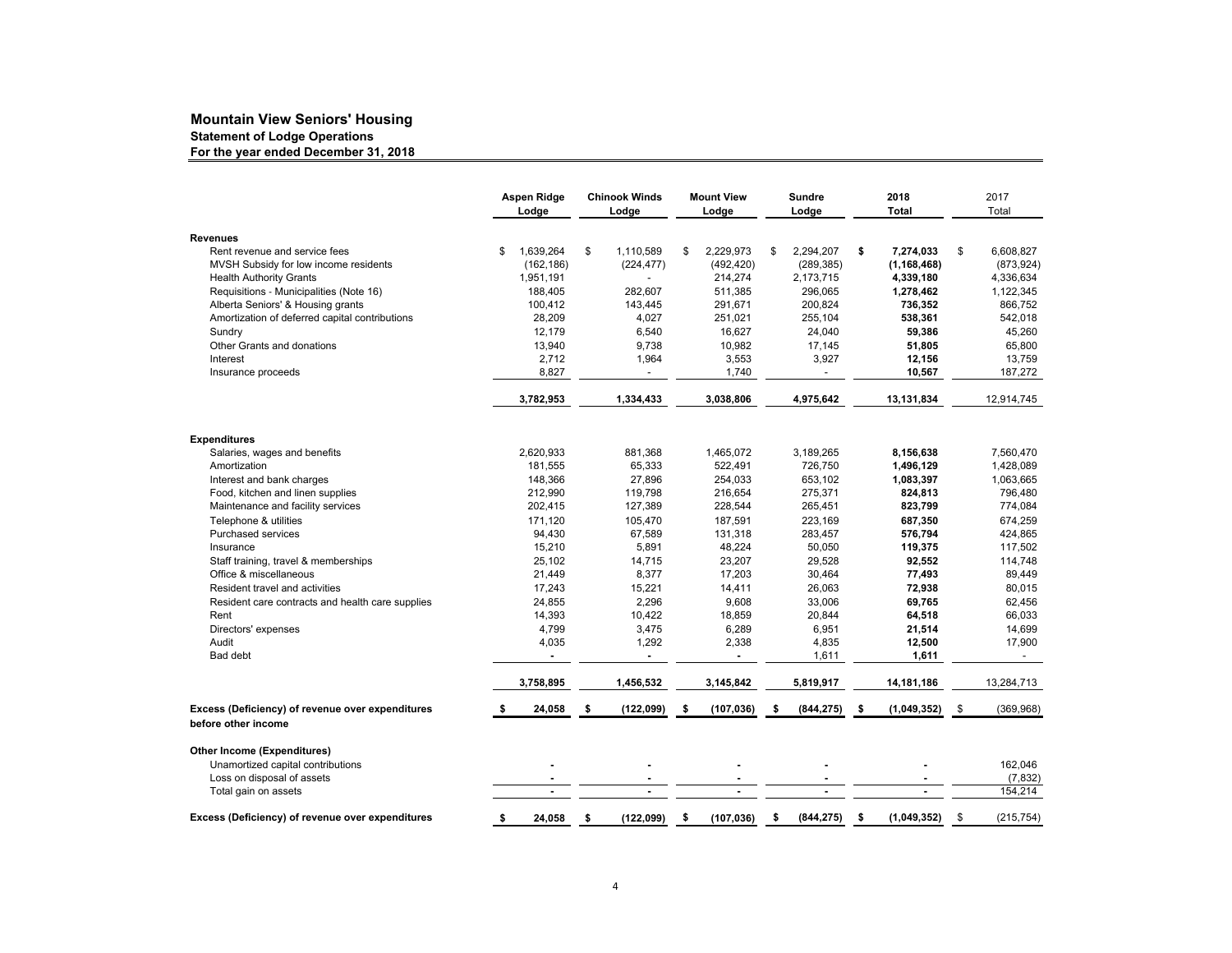| <b>CASH PROVIDED BY (USED FOR)</b>               | 2018             | 2017            |
|--------------------------------------------------|------------------|-----------------|
| <b>Operating activities</b>                      |                  |                 |
| Cash receipts from tenants, donations and grants | 14,041,596<br>\$ | \$14,212,500    |
| Cash paid to suppliers and employees             | (12, 544, 868)   | (12, 219, 143)  |
| Interest received                                | 13,847           | 14,841          |
| Interest paid                                    | (1,079,554)      | (1,057,784)     |
|                                                  | 431,021          | 950,414         |
| <b>Investing activities</b>                      |                  |                 |
| Capital contributions                            | 386,492          | 213,914         |
| Insurance proceeds for capital replacement       |                  | 161,920         |
| Purchase of capital assets                       | (1,059,726)      | (1, 252, 333)   |
| Purchase of short-term investment                | (938)            | (780)           |
|                                                  |                  |                 |
|                                                  | (674, 172)       | (877, 279)      |
| <b>Financing activities</b>                      |                  |                 |
| Repayment of callable debt                       |                  | (250,000)       |
| Advances of long-term debt                       | 953,353          | 673,162         |
| Repayment of long-term debt                      | (1, 418, 433)    | (1,280,771)     |
| Advances of bank indebtedness                    | 905,094          | 962,785         |
|                                                  | 440,014          | 105,176         |
|                                                  |                  |                 |
| Increase in cash                                 | 196,863          | 178,311         |
| Cash, beginning of year                          | 1,040,635        | 862,324         |
| Cash, end of year                                | 1,237,498<br>S   | 1,040,635<br>\$ |
|                                                  |                  |                 |
| Cash consists of:                                |                  |                 |
| Restricted cash                                  | 939,644          | 763,650         |
| Cash held in trust for security deposits payable | 297,854          | 276,985         |
|                                                  | \$<br>1,237,498  | 1,040,635<br>\$ |

Excluded from the statement of cash flows are purchased capital assets which remain in accounts payable and accruals in the amount of \$62,184 (2017 - \$141,599)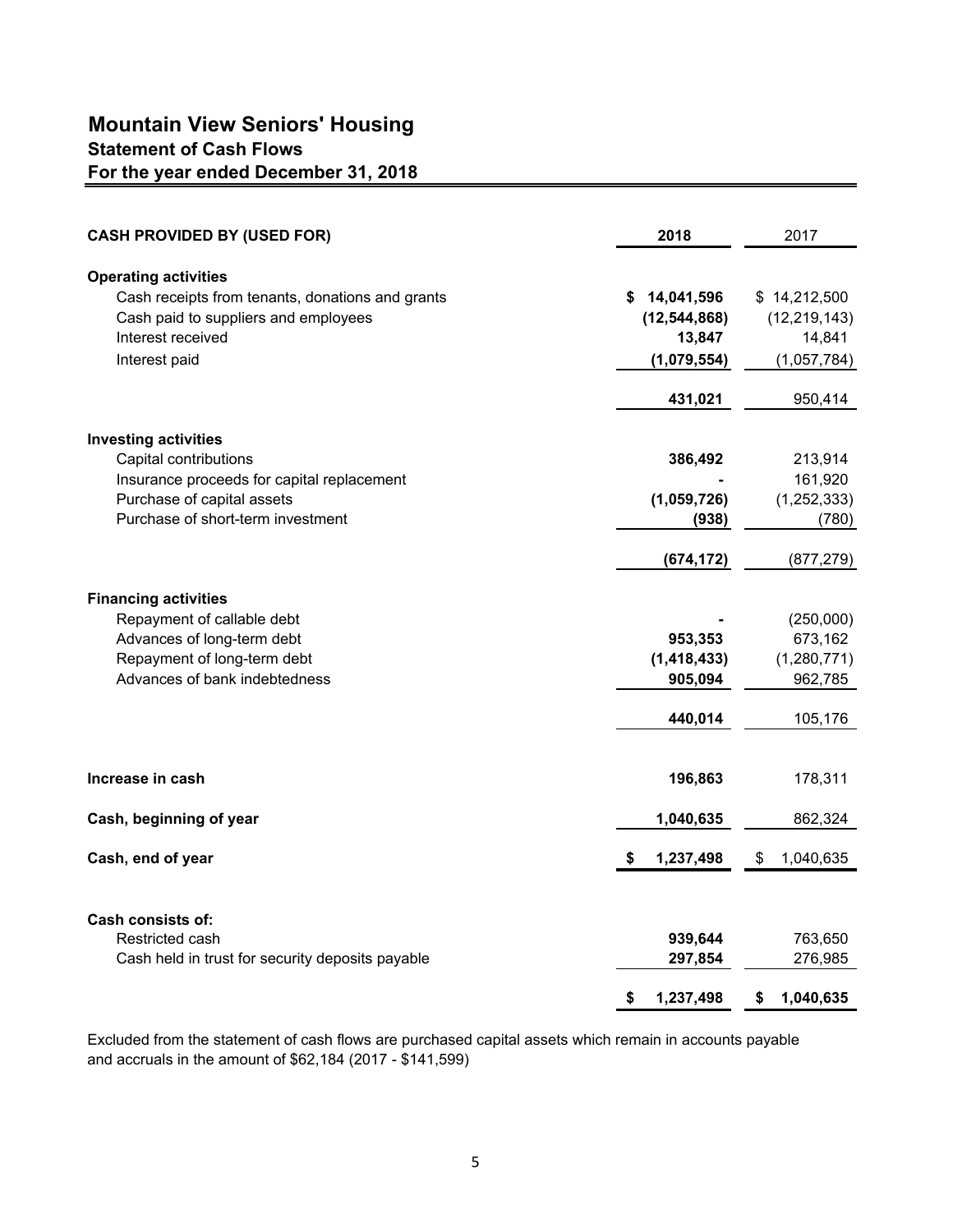## **Note 1 Nature of Operations**

Mountain View Seniors' Housing ("MVSH") is a not-for-profit organization with the objective of providing affordable accommodations for seniors who require a supportive living environment and housing for lowincome families.

The organization was established as a management body by authority of the Alberta Housing Act under a provincial ministerial order effective February 1, 1995. The organization is a registered charity under the Income Tax Act and is therefore exempt from income tax in accordance with Section 149 of the Income Tax Act.

## **Note 2 Summary of Significant Accounting Policies**

These financial statements are prepared in accordance with Chartered Professional Accountants of Canada Public Sector Accounting Standards (PSA Standards), including standards for Government Not-For-Profit Organizations. The significant policies are detailed as follows:

*(a) Measurement Uncertainty*

The preparation of financial statements in conformity with the PSA Standards requires management to make estimates and assumptions that affect the reported amounts of assets and liabilities at the date of the financial statements, and the reported amounts of revenue and expenses during the period. Significant areas requiring the use of estimates include: allowance for doubtful accounts, certain accounts payable and accruals, estimated useful lives of capital assets and impairment of long-lived assets. Actual results may differ from management's best estimates as additional information becomes available in the future.

## *(b) Investments*

Investments are carried at cost.

## *(c) Capital Assets*

Amortization of capital assets is calculated on a straight-line basis over the estimated useful lives of the assets as follows:

| Buildings and improvements | 50 years       |
|----------------------------|----------------|
| Furniture and equipment    | 10 years       |
| <b>Business systems</b>    | 10 years       |
| Leasehold improvements     | 10 years       |
| Computer hardware          | 4 years        |
| Capital WIP                | see note below |

No amortization is taken in the year of acquisition.

Capital WIP is work in progress and no amortization is taken on the amount spent until one year after the asset is put into use.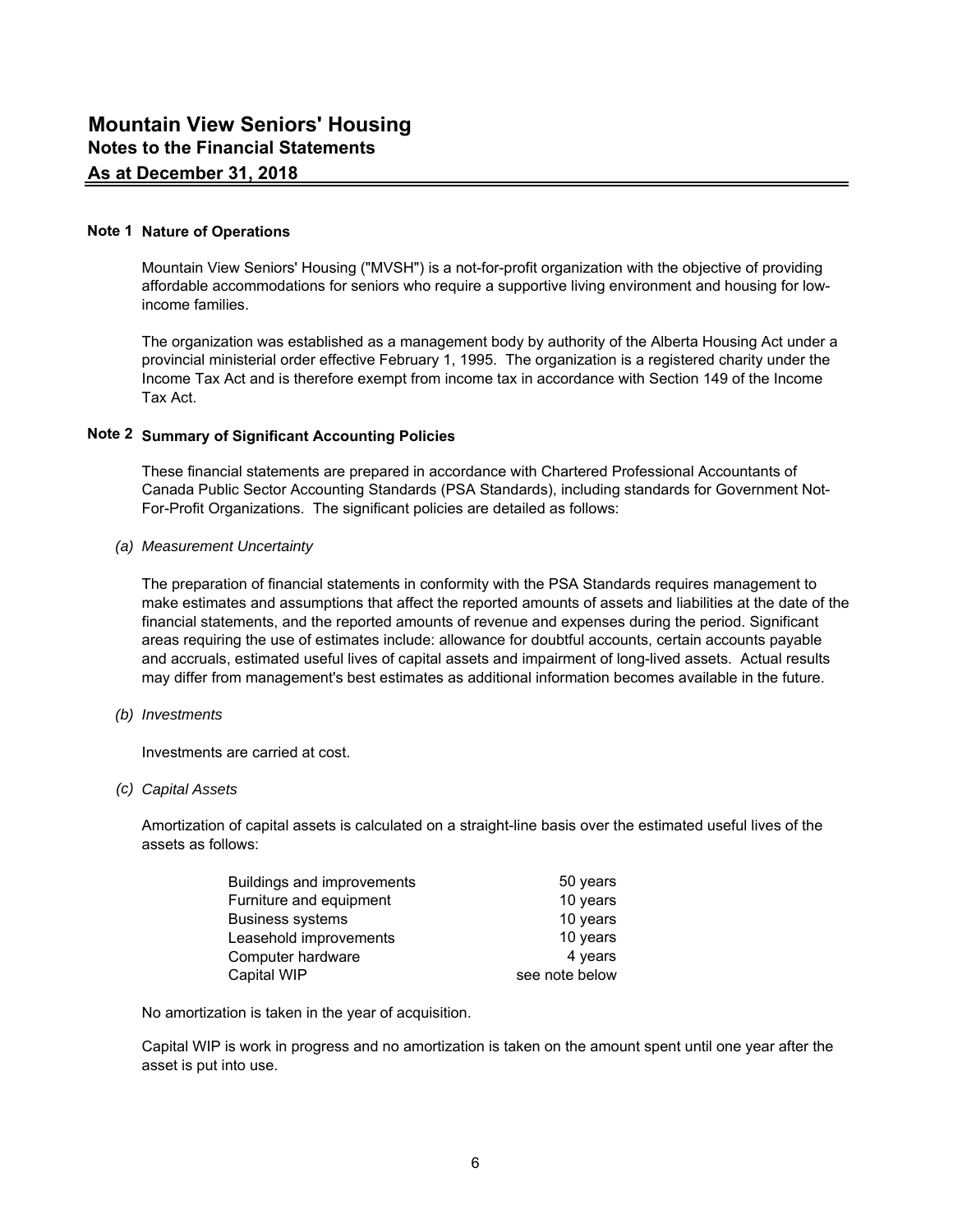#### **Note 2 Significant Accounting Policies (continued)**

*(d) Contributed Goods and Services*

The organization benefits from contributed services in the form of volunteer time to assist the organization in carrying out its activities. Due to the difficulty in determining the fair value of this time, the contributed services are not recognized in the financial statements. Donations of goods are recognized when the goods would otherwise have been purchased and fair market value can be reasonably estimated.

*(e) Revenue Recognition*

The organization follows the deferral method of accounting for contributions. Restricted contributions are recognized as revenue in the year in which the related expenses are incurred. Unrestricted contributions are recognized as revenue when received or receivable if the amount to be received can be reasonably estimated and collection is reasonably assured.

Rental and service package revenue for Lodge residents is recorded at the start of each month the service is provided.

Capital contributions are recorded as unamortized capital contributions and amortized to revenue using the same amortization rates as the funded capital asset. Capital contributions that have not been utilized to acquire a related capital asset are recorded as deferred capital contributions. No amortization is taken in the year an asset is acquired.

(f) Cash and cash equivalents

Cash and equivalents include cash on deposit and temporary bank overdrafts which form an integral part of the organization's cash management.

#### **Note 3 Cash and Cash Equivalents**

Included in the restricted cash are the following funds restricted for Housing use:

- \$34,600 representing the restricted operating reserve fund (note 12)
- \$15,000 representing funds received from Alberta Housing and Urban Affairs to pay subsidies to eligible tenants to assist with rental costs for housing units (note 9).

## Restricted cash includes:

| • Cash held in a separate bank account that has been internally restricted for Life<br>Lease reserve funds and Life Lease deposits           | \$242.896 |
|----------------------------------------------------------------------------------------------------------------------------------------------|-----------|
| • Cash held in a separate bank account which has been restricted for Housing use<br>as noted above.                                          | 50.210    |
| • Cash held in separate bank accounts which has been restricted for lodge capital<br>use.                                                    | 371.519   |
| • Cash held in separate bank account and internally restricted for a Lodge<br>Maintenance Reserve                                            | 19        |
| • Cash received from Alberta Social Housing Corporation under the capital<br>maintenance grant program and restricted for lodge capital use. | 275,000   |
|                                                                                                                                              |           |

**\$ 939,644** 

The organization has an available line of credit to a maximum of \$2,000,000 bearing interest at the Mountain View Financial prime rate (currently 3.95%). Security is provided by a General Security Agreement.

As part of the organization's current credit facility agreements with Mountain View Financial (the "Lender"), the organization is required to monitor and maintain a minimum Debt Service Ratio of 1:1. At year-end, the organization was not in compliance with this covenant.

These financial statements have not been adjusted to reflect any action that may be taken by the organization's lenders due to this covenant breach. Mountain View Financial is aware of the covenant violation and has waived its their right for the next twelve months to accelerate the terms of repayment on the outstanding callable and long-term debt.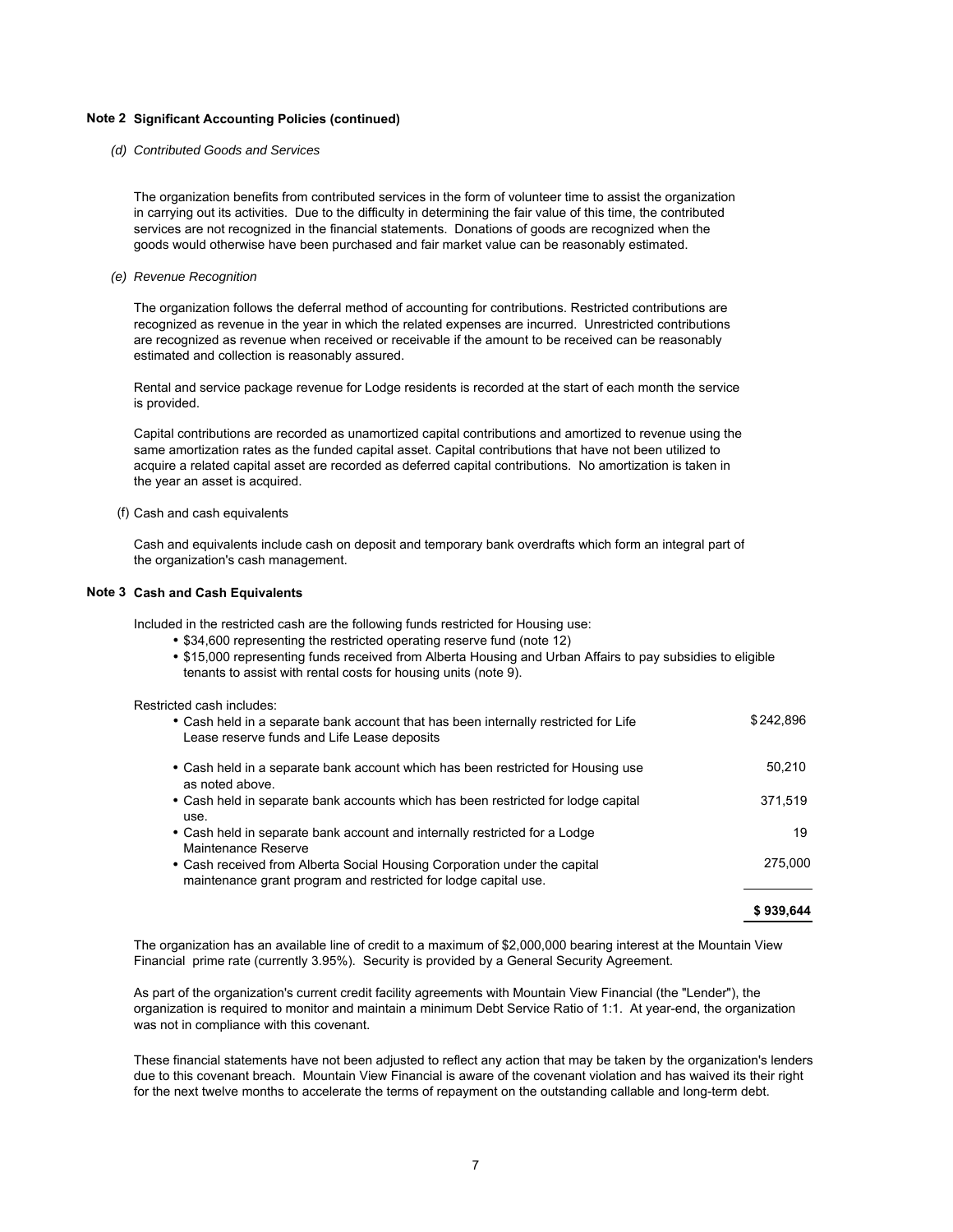#### **Note 4 Security Deposit**

This security deposit was paid in 2013 for the administration office lease.

#### **Note 5 Resident Security Deposits**

Resident security deposits are held in a separate bank account.

#### **Note 6 Investments**

Investments consist of shares in Mountain View Financial.

#### **Note 7 Capital Assets**

|                                   | Cost           | Accumulated<br>Amortization |           |    | 2018<br><b>Net</b> | 2017<br>Net     |
|-----------------------------------|----------------|-----------------------------|-----------|----|--------------------|-----------------|
| Land                              | 1,281,148<br>S | \$                          | ۰.        | \$ | 1,281,148          | 1,281,148<br>\$ |
| <b>Buildings and improvements</b> | 59,884,265     |                             | 7,205,669 |    | 52,678,597         | 53,457,958      |
| Furniture and equipment           | 4,628,241      |                             | 1,140,624 |    | 3,487,617          | 3,517,799       |
| <b>Business systems</b>           | 229,934        |                             | 135,035   |    | 94,899             | 117,892         |
| Leasehold improvements            | 65,508         |                             | 19,782    |    | 45.726             | 50,305          |
| Computer hardware                 | 130,428        |                             | 44,247    |    | 86,181             | 46,579          |
| Capital WIP                       | 586,637        |                             |           |    | 586,637            | 446,785         |
|                                   | \$66,806,161   |                             | 8,545,357 | S  | 58,260,804         | \$58,918,467    |

#### **Note 8 Restricted by Alberta Social Housing Corporation**

In 2018, Alberta Social Housing Corporation has indicated that surplus funds can no longer be carried forward. The 2018 surplus of \$2,406 has been recorded as a current liability.

#### **Note 9 Deferred Revenue**

|                                 | Opening<br><b>Balance</b> |   | <b>Contributions</b><br><b>Received</b> | <b>Contributions</b><br><b>Recognized as</b><br>Revenue or<br>Capital<br><b>Contributions</b> | <b>Ending</b><br><b>Balance</b> |
|---------------------------------|---------------------------|---|-----------------------------------------|-----------------------------------------------------------------------------------------------|---------------------------------|
| Direct Rent Supplement (Note 3) | 15,000                    |   | ۰                                       |                                                                                               | 15,000                          |
| Other                           | 2,391                     |   | 39,876                                  | 2,391                                                                                         | 39,876                          |
|                                 | \$<br>17,391              | S | 39,876                                  | \$<br>2,391                                                                                   | \$<br>54,876                    |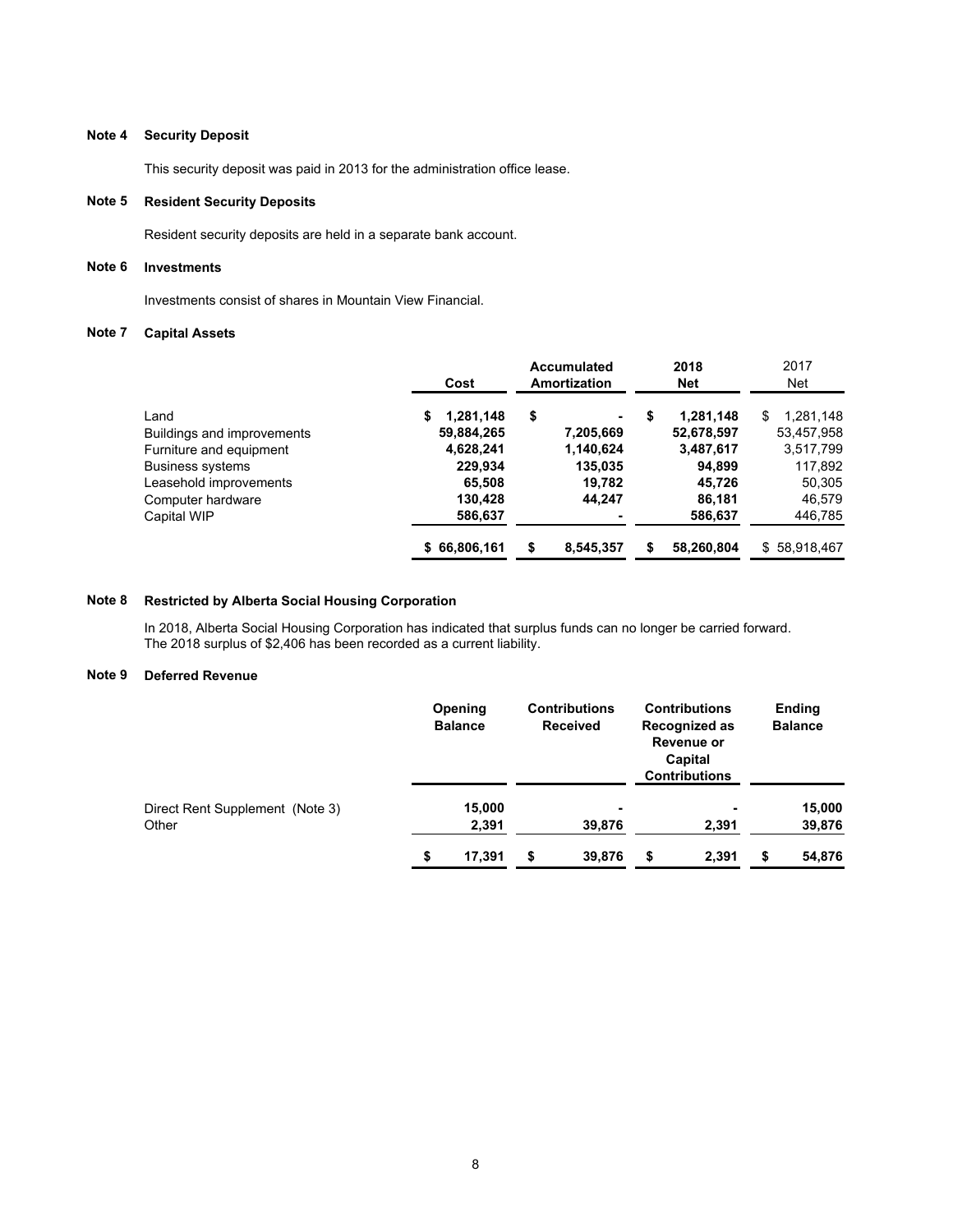#### **Note 10 Long-term Debt**

|                                                                                                                                                                                                                                                                                                                                                                                                                               | 2018             | 2017             |
|-------------------------------------------------------------------------------------------------------------------------------------------------------------------------------------------------------------------------------------------------------------------------------------------------------------------------------------------------------------------------------------------------------------------------------|------------------|------------------|
| Mountain View County ACFA debentures repayable in annual installments<br>totaling \$86,643 including interest at 2.8% to 6.0%, final instalments due March<br>2025 to September 2029. Collateral provided by future municipal requisitions.                                                                                                                                                                                   | \$<br>7,155,978  | \$<br>7,872,820  |
| Mountain View Financial non-revolving mortgage. Payment in monthly<br>installments of \$2,128 including principal and interest at a rate of 3.56%.<br>Mortgage is a 60 month fixed term to be renewed October 2022 and is<br>amortized over 25 years ending May 2038. Collateral provided by first charge<br>mortgage over the land and buildings of Mount View Lodge and assignment of<br>rents.                             | 358,573          | 371,095          |
| Mountain View Financial non-revolving mortgage. Payment in monthly<br>installments of \$15,561 including principal and interest at a rate of 3.68%.<br>Mortgage is a 60 month fixed term to be renewed October 2022 and is<br>amortized over 25 years ending May 2038. Collateral provided by first charge<br>mortgage over the land and buildings of Mount View Lodge and assignment of<br>rents.                            | 2,595,766        | 2,685,188        |
| Mountain View Financial non-revolving mortgage. Payment in monthly<br>installments of \$80,600 including principal and interest at a rate of 3.5%.<br>Mortgage is a 60 month fixed term to be renewed August 2021 and is amortized<br>over 25 years ending August 2041. Collateral provided by first charge mortgage<br>over the land and buildings of Sundre Seniors' Supportive Living Facility and<br>assignment of rents. | 15,119,805       | 15,549,644       |
| Mountain View Financial non-revolving mortgage. Payment in monthly<br>installments of \$4,506 including principal and interest at a rate of 3.5%.<br>Mortgage is a 60 month fixed term to be renewed August 2021 and is amortized<br>over 25 years ending August 2041. Collateral provided by first charge mortgage<br>over the land and buildings of Sundre Seniors' Supportive Living Facility and<br>assignment of rents.  | 845,207          | 869,235          |
| Mountain View Financial Ioan. Payment in monthly installments of \$5,758<br>including principal and interest at a rate of prime (currently 3.95%) plus 3%.<br>Loan is a 5 year term ending July 2022. Collateral provided by assignment of<br>rents and general security agreement.                                                                                                                                           | 224,577          | 277,150          |
| Mountain View Financial Ioan. Payment in monthly installments of \$7,030<br>including principal and interest at a rate of prime (currently 3.95%) plus 3%.<br>Loan is a 5 year term ending July 2022. Collateral provided by assignment of<br>rents and general security agreement.                                                                                                                                           | 274,133          | 338,315          |
| Mountain View Financial loan. Payment in monthly installments of \$1,234<br>including principal and interest at a rate of prime (currently 3.95%) plus 1.5%.<br>Loan is a 4 year term ending August 2022. Collateral provided by assignment of<br>rents and general security agreement.                                                                                                                                       | 49,225           |                  |
| Mountain View Financial Ioan. Payment in monthly installments of \$9,634<br>including principal and interest at a rate of prime (currently 3.95%) plus 1.5%.<br>Loan is a 5 year term to be renewed August 2023 and is amortized over 10<br>years ending August 2028. Collateral provided by assignment of rents and<br>general security agreement.                                                                           |                  |                  |
|                                                                                                                                                                                                                                                                                                                                                                                                                               | 875,103          |                  |
|                                                                                                                                                                                                                                                                                                                                                                                                                               | 27,498,366       | 27,963,446       |
| Current portion                                                                                                                                                                                                                                                                                                                                                                                                               | (1,526,970)      | (1,385,479)      |
|                                                                                                                                                                                                                                                                                                                                                                                                                               | \$<br>25,971,396 | \$<br>26,577,967 |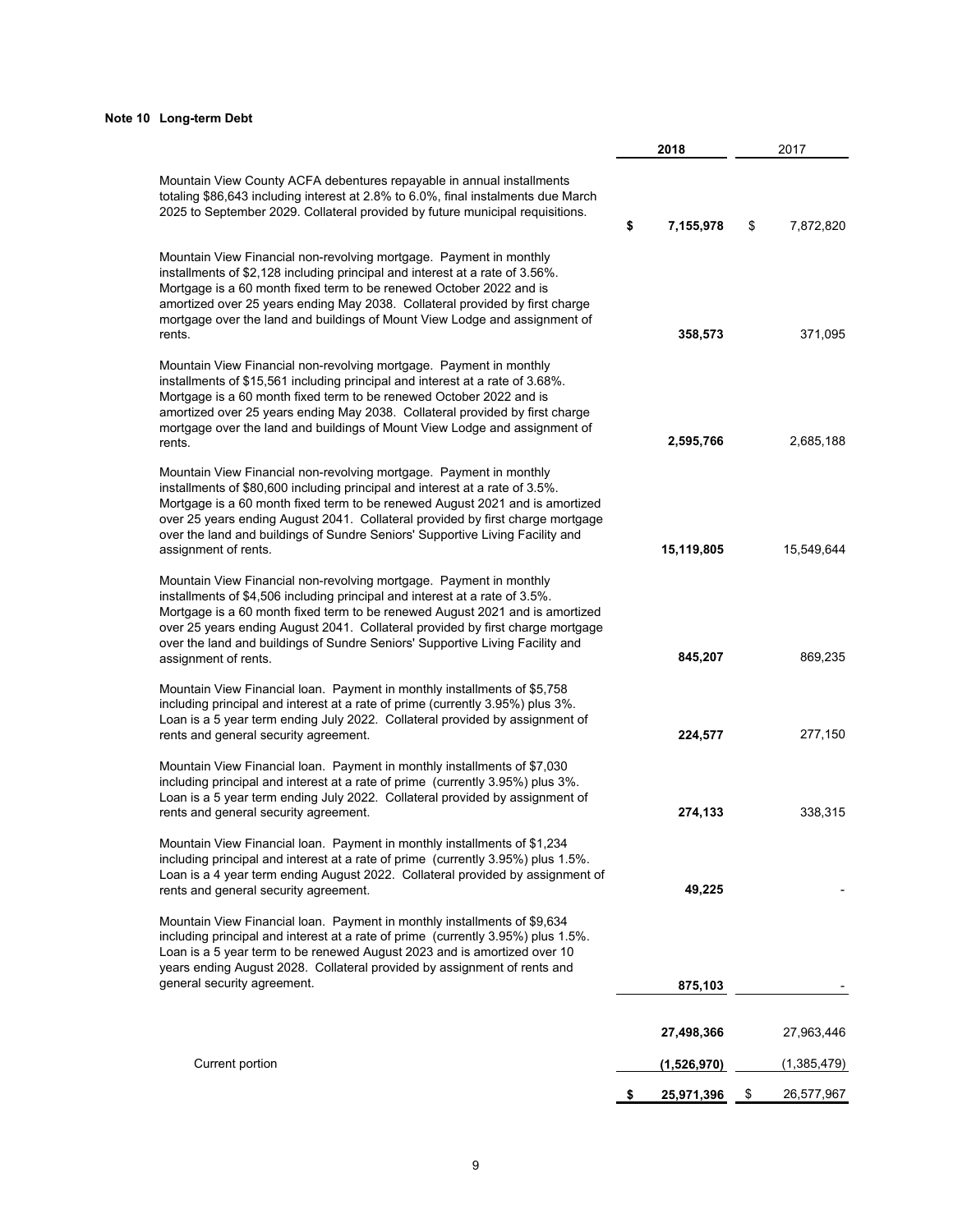### **Note 10 Long-term Debt, continued**

See Note 3 for details of financial covenants.

Assuming similar renewal terms upon term renewals, the estimated principal repayments are as follows.

| 2019       | 1.526.970  |
|------------|------------|
| 2020       | 1.590.979  |
| 2021       | 1.657.823  |
| 2022       | 1.666.222  |
| 2023       | 1.624.000  |
| Subsequent | 19.432.373 |
|            | 27.498.366 |

#### **Note 11 Life Lease Fee**

The organization has leased 8 Life Lease suites in Olds and 15 Life Lease suites in Sundre that can be occupied by entering a life lease agreement. On termination of the lease of a Life Lease suite the fee is to be repaid to the tenant without interest and after deducting an amount as described below.

Upon termination of the Life Lease Agreement the amount of the lease fee refunded is calculated as follows:

| One year or less                       | Fee less 1% |
|----------------------------------------|-------------|
| Greater than one year to two years     | Fee less 2% |
| Greater than two years to three years  | Fee less 3% |
| Greater than three years to four years | Fee less 4% |
| Greater than four years to five years  | Fee less 5% |
| Greater than five years to six years   | Fee less 6% |
| Greater than six years to seven years  | Fee less 7% |
| Greater than seven years               | Fee less 8% |

#### **Note 12 Restricted Operating Reserve Fund**

The fund represents an amount restricted by the Alberta Government and is held in a separate bank account. The funds are not to be used to address unbudgeted expenditures and any use of the funds must have approval from the Alberta Government.

#### **Note 13 Unamortized Capital Contributions**

|                                                            | 2018         | 2017         |
|------------------------------------------------------------|--------------|--------------|
| Balance, beginning of year                                 | \$22,663,274 | \$23.153.424 |
| Contributions received during the year:                    |              |              |
| Mountain View Seniors' Housing Foundation                  | 24.619       |              |
| ASHC Capital Improvement grants                            | 340,000      | 195.000      |
| New Horizons for Seniors grant                             | 21,873       | 18.914       |
| Amortization of assets acquired from capital contributions | (538.361)    | (542, 018)   |
| Amortization of assets disposed of during the year         |              | (162, 046)   |
| Balance, end of year                                       | \$22,511,405 | \$22.663.274 |

Included in unamortized capital contributions is \$121,166 (2017 - \$213,914) that has been spent but not amortized.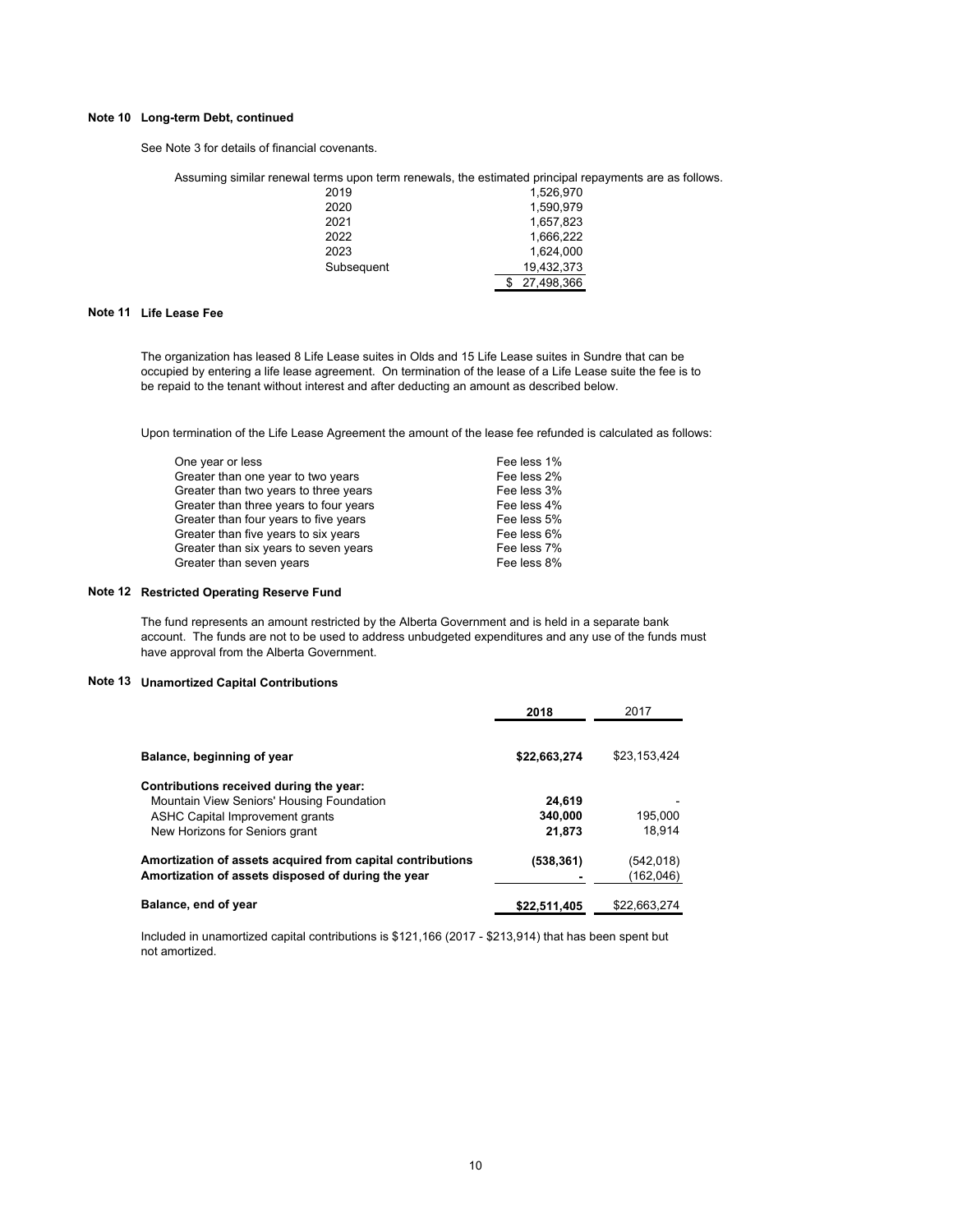## **Note 14 Unrestricted Net Assets**

Mountain View Seniors' Housing has Unrestricted Net Assets in the amount of \$1,620,138 (2017 - \$2,511,990) which is comprised of funds invested in capital assets and accumulation of operating surpluses (deficits).

## **Note 15 Restricted Net Assets**

The Mountain View Seniors' Housing board has approved the restriction of any surplus of funds for the Life Lease operations for future capital and maintenance for Life Lease.

## **Olds Life Lease**

|                                                                                        | 2018 |                     | 2017 |                     |
|----------------------------------------------------------------------------------------|------|---------------------|------|---------------------|
| Life Lease surplus (deficit)<br>Transfer (to) from Life Lease Capital reserve          | \$   | (14, 862)<br>14,862 | \$   | 12,630<br>(12,630)  |
|                                                                                        | \$   |                     | \$   |                     |
| Restricted reserve, opening balance<br>Transfer from Life Lease surplus                |      | 215,606<br>(14,862) |      | 202,976<br>12,630   |
| Restricted reserve, ending balance                                                     | S.   | 200,744             | \$   | 215,606             |
| <b>Sundre Life Lease</b>                                                               |      |                     |      |                     |
|                                                                                        |      | 2018                |      | 2017                |
| Life Lease surplus (deficit)<br>Transfer (to) from Life Lease Capital reserve          | \$   | 13,214<br>(13,214)  | \$   | (30, 377)<br>30,377 |
|                                                                                        | \$   |                     | \$   |                     |
| Restricted reserve, opening balance<br>Transfer to (from) Life Lease surplus (deficit) |      | 22,660<br>13,214    |      | 53,040<br>(30,380)  |
| Restricted reserve, ending balance                                                     | \$   | 35,874              | \$   | 22,660              |
| <b>Total Life Leases</b>                                                               | \$   | 236,618             | \$   | 238,266             |

## **Capital Reserve**

During 2018, the Mountain View Seniors' Housing board approved the use of \$157,500 from the funds held as a capital reserve.

|                                    | 2018      | 2017    |
|------------------------------------|-----------|---------|
| Capital Reserve, opening balance   | 229,557   |         |
| Transfer to (from) capital reserve | (157,500) | 229,557 |
| Capital reserve, ending balance    | 72,057    | 229,557 |
|                                    |           |         |
| Total restricted net assets        | 308,675   | 467,823 |
|                                    |           |         |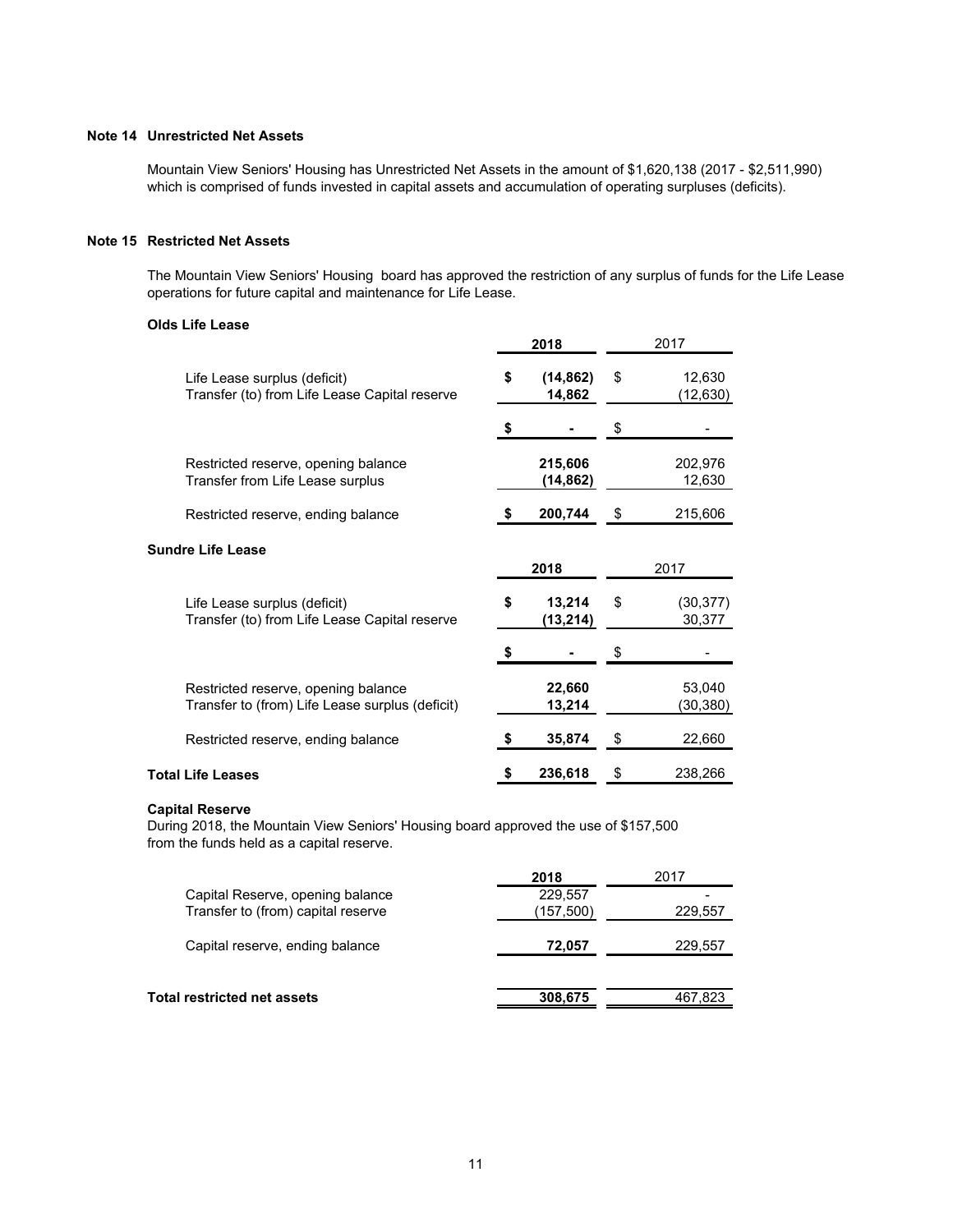#### **Note 16 Municipal Requisitions**

The Alberta Housing Act, Part 7 - Requisitions, states that a housing management body which provides lodge accommodation may requisition the municipalities for which it provides this accommodation. The requisition can be for the management body's annual deficit arising from provision of this accommodation for the previous fiscal year, and it can also be for any amounts necessary to establish or continue a reserve fund for the management body.

|                             | 2018         | 2017         |  |
|-----------------------------|--------------|--------------|--|
| <b>Mountain View County</b> | 767,188<br>S | 683.014<br>S |  |
| Town of Olds                | 239,863      | 208,684      |  |
| Town of Carstairs           | 101,027      | 83.933       |  |
| Town of Didsbury            | 99,850       | 85,318       |  |
| Town of Sundre              | 62,821       | 54,881       |  |
| Village of Cremona          | 7,712        | 6,515        |  |
|                             | \$1,278,462  | \$1.122.345  |  |

The requisitions for 2019 have been approved as follows:

|                             | 2019        |
|-----------------------------|-------------|
| <b>Mountain View County</b> | \$1,169,434 |
| Town of Olds                | 367,280     |
| Town of Didsbury            | 151,361     |
| Town of Sundre              | 93.509      |
| Town of Carstairs           | 156,499     |
| Village of Cremona          | 11,917      |
|                             | \$1.950.000 |

#### **Note 17 Administrative Expenses**

Included in expenditures is administrative expenses in the amount of \$2,000,387 (2017 - \$1,889,457).

#### **Note 18 Transactions with Mountain View Seniors' Housing Foundation**

Mountain View Seniors' Housing Foundation is a society which was established in 2002. The Foundation was set up to be the fundraiser for the benefit of Mountain View Seniors' Housing. During the year, the organization received \$ 24,619 (2017 - \$0) in capital contributions from Mountain View Seniors' Housing Foundation and \$15,533 (2017 - \$27,029) in operating contributions.

#### **Note 19 Commitments**

The organization has committed to contracts for management and administration consulting services, information technology services, Chief Administrative Officer services, general construction contractor services, administration office lease and maintenance services contracts expiring from March 31, 2019 to October 2023. Expected payments are as follows:

| 2019<br>2020<br>2021<br>2022<br>2023<br>Thereafter | 1.234.309<br>897.400<br>100,250<br>93,713<br>78.093 |
|----------------------------------------------------|-----------------------------------------------------|
|                                                    |                                                     |
|                                                    | \$<br>2,403,765                                     |

#### **Note 20 Alberta Seniors and Housing Grants - Housing**

|                                                                                 | 2018    | 2017               |
|---------------------------------------------------------------------------------|---------|--------------------|
| Deficit funding received in the current year<br>2017 surplus recognized in 2018 | 22.641  | \$22.641<br>85,248 |
| Surplus rental income generated in 2018                                         | (2.406) | (6,565)            |
| Balance, end of the year                                                        | 20,235  | 101,324            |